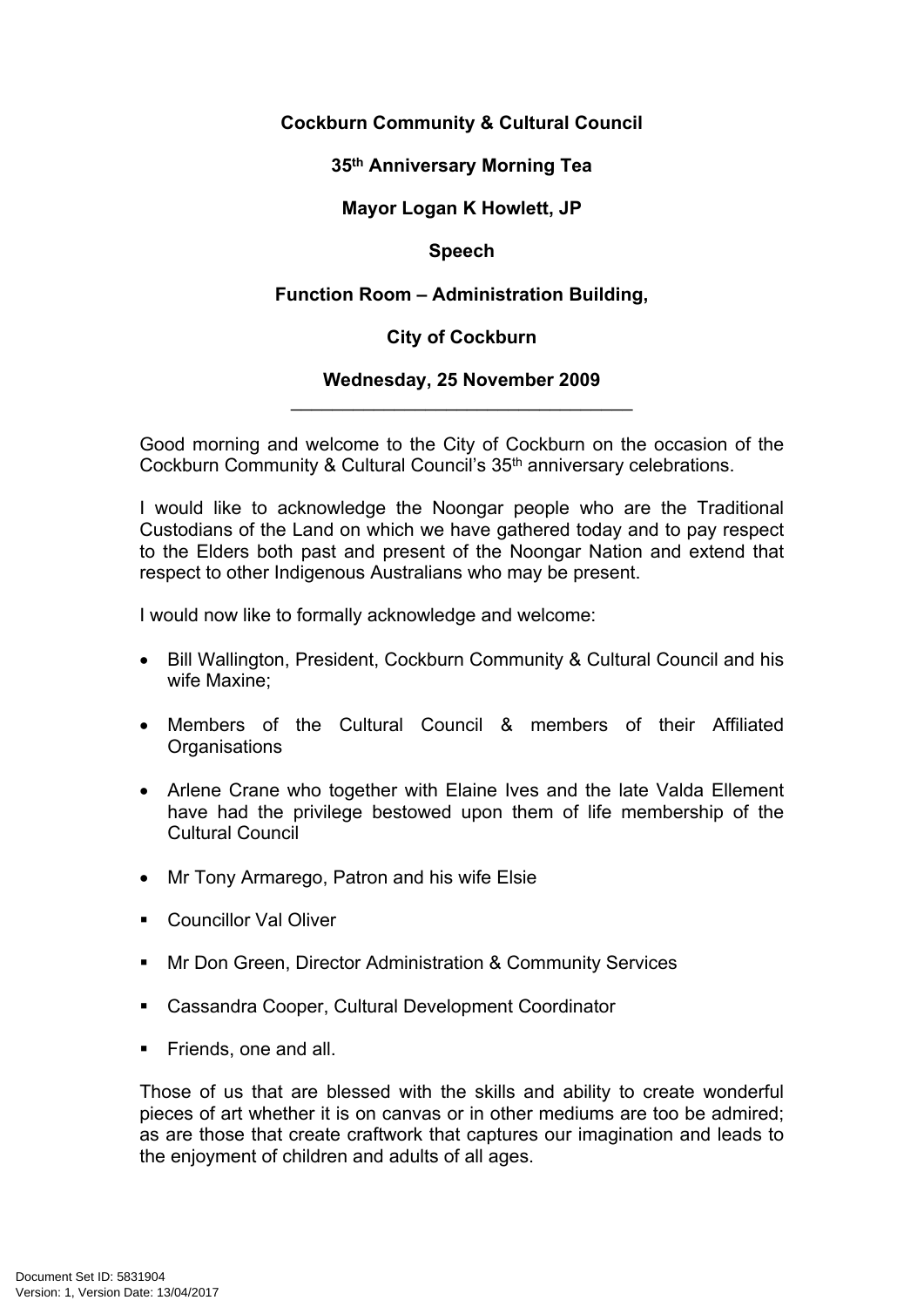Importantly, how we manage and promote events to showcase the rich and diverse talents of our community can be demanding on the time of those who have the passion and driving ambition to get involved at the grassroots community level.

Today I want to reflect on and acknowledge several people in particular who have provided the forum for the promotion and display of arts and crafts in **Cockburn** 

#### **Tony Armarego**

In 1974 Tony Armarego, the then Town Clerk decided that it was time for the City to sponsor the creation of a community organisation that would promote the cultural aspects of the district.

Following a community meeting the Cockburn Community and Cultural Council emerged in May 1974 for that very purpose.

Since that time Tony Armarego has been a strong supporter and advocate of the Cultural Council and today continues as its Patron and auditor.

#### **Arlene Crane**

Arlene carried out the role of Secretary of the Cultural Council for over 30 years and for all of that time was one of the main organisers of the annual Arts & Crafts Exhibition.

#### **Bill Wallington**

Bill has been the President of the Cultural Council for most of its 35 years and continues on as a passionate supporter of people of all ages getting involved in activities that showcase the many talented people in our community and their work.

From the Arts & Cultural Exhibition, Art in the Park, exhibitions of the work of school children in the district, encouraging cultural activities generally for the youth of our district and many more activities over the years Bill has been the one person who has lead from the front.

Bill the community owes you a debt of gratitude for your leadership and importantly your desire to ensure the opportunities for others to express their artistic talents in the public area.

I also want to pay tribute to Maxine Wallington – as the saying goes; behind every man doing good in the community is a woman. Maxine you have been a staunch supporter of the Cultural Council and we thank you for that commitment.